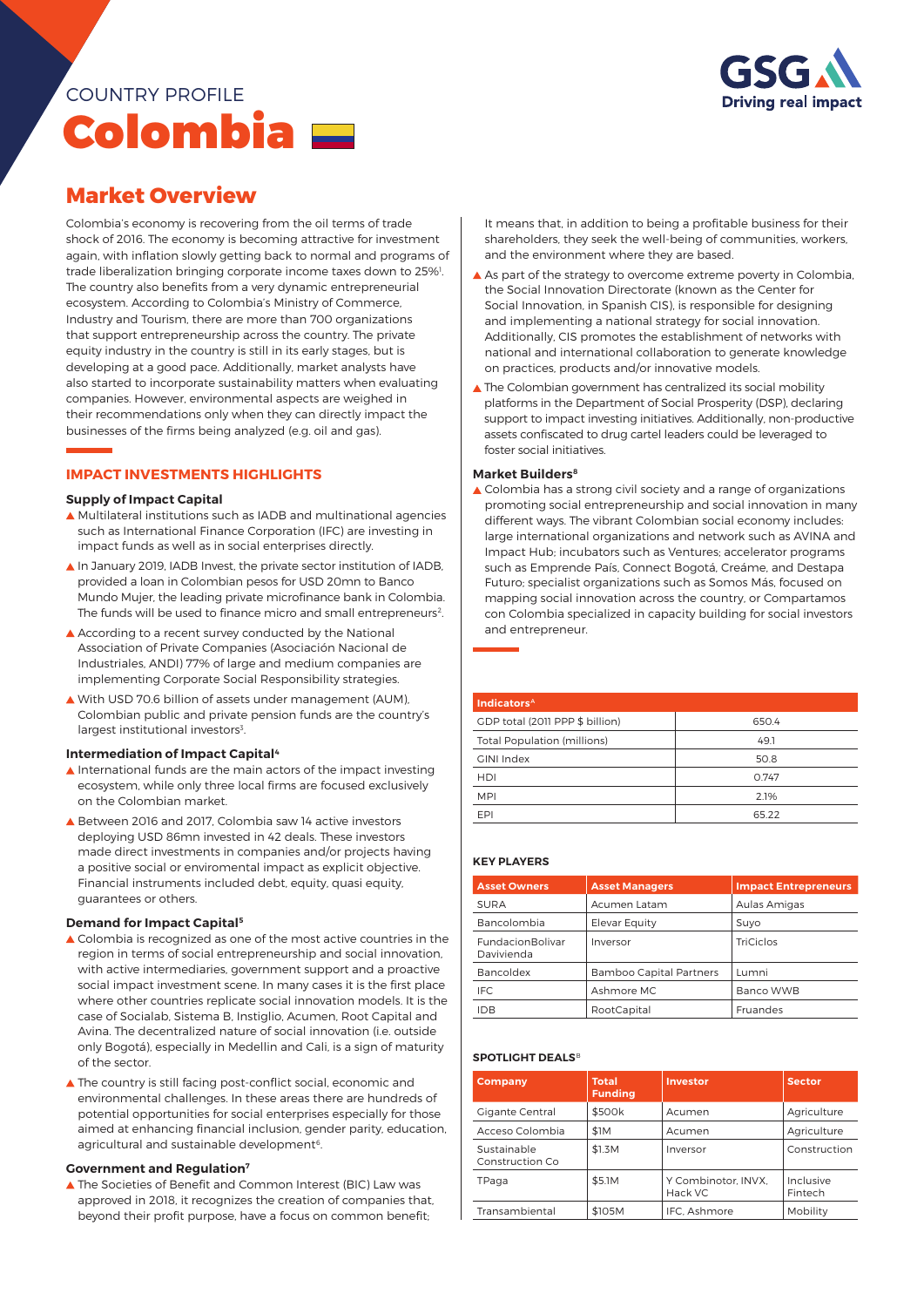### **The ABC of the Colombian Impact Economy**<sup>c</sup>

An impact economy is a just and equitable economic system in which positive impact is embedded alongside risk and return. In an Impact Economy, governments, organizations, investors and consumers are motivated to include marginalized and underserved sections of the society into the mainstream alongside consideration for our planet and its environment.

The following table shows actions undertaken by different stakeholders in Colombia for the adoption of strategies that **A**void harm, **B**enefit all stakeholders, and **C**ontribute to solutions. Impact investment has been flourishing in Colombia since the creation of the first social investment fund, Investor, in 2011 and through the government's leadership to promote social innovation.

**Avoid Harm**

|                                       |                                                                                                                                                                                                                                                                                                                                                                                                                                                                                                    | <b>Benefit all stakeholders</b>                                                                                                                                                                                                                                                                                                                                                                                                                                                                                                                                                                                                                                                                                                       |                                                                                                                                                                                                                                                                                                                                                                                                                                                                                                                                                                                                                                                                                |  |  |
|---------------------------------------|----------------------------------------------------------------------------------------------------------------------------------------------------------------------------------------------------------------------------------------------------------------------------------------------------------------------------------------------------------------------------------------------------------------------------------------------------------------------------------------------------|---------------------------------------------------------------------------------------------------------------------------------------------------------------------------------------------------------------------------------------------------------------------------------------------------------------------------------------------------------------------------------------------------------------------------------------------------------------------------------------------------------------------------------------------------------------------------------------------------------------------------------------------------------------------------------------------------------------------------------------|--------------------------------------------------------------------------------------------------------------------------------------------------------------------------------------------------------------------------------------------------------------------------------------------------------------------------------------------------------------------------------------------------------------------------------------------------------------------------------------------------------------------------------------------------------------------------------------------------------------------------------------------------------------------------------|--|--|
|                                       |                                                                                                                                                                                                                                                                                                                                                                                                                                                                                                    |                                                                                                                                                                                                                                                                                                                                                                                                                                                                                                                                                                                                                                                                                                                                       | <b>Contribute to Solutions</b>                                                                                                                                                                                                                                                                                                                                                                                                                                                                                                                                                                                                                                                 |  |  |
| <b>IMPACT IN</b><br><b>BUSINESS</b>   | ▲ Currently in Colombia, one bank<br>is a member of the Equator<br>Principles, seven banks have signed<br>up to the UNEP-FI Principles<br>for Responsible Banking, one<br>is a signatory of Principles for<br>Responsible Investment (PRI),<br>one is a signatory of The Natural<br>Capital Declaration, eight banks are<br>signatories of the United Nations<br>Global Compact, and four of them<br>were invited to join the Dow Jones<br>Sustainability Index <sup>9</sup> .                     | ▲ The green protocol initiative<br>created in 2012, which engages<br>Colombian banks in promoting<br>better environmental and social<br>practices in lending, was expanded<br>to include the promotion of<br>responsible investment <sup>10</sup> .<br>▲ There are more than 50 B Corps<br>(Sistema B) in Colombia.                                                                                                                                                                                                                                                                                                                                                                                                                   | ▲ Compartamos con Colombia has<br>played a key role as broker of social<br>innovation in Colombia. It was<br>founded in 2001 as a not-for-profit<br>Corporation formed by 16 firms in<br>consulting, investment banking,<br>auditing and law who channeled<br>pro bono services to strengthen<br>civil society organizations.                                                                                                                                                                                                                                                                                                                                                  |  |  |
| <b>IMPACT IN</b><br><b>INVESTMENT</b> | ▲ Around half of the banks operating<br>in Colombia have adopted the<br><b>Global Reporting Initiative (GRI)</b><br>standard, a reporting framework<br>that enables organizations<br>to measure, understand, and<br>communicate information<br>in four key areas: economic,<br>environmental, social, and<br>governance. Further, some leading<br>banks have already upgraded<br>to the latest version (G4), which<br>implies a more robust sustainability<br>strategy and management<br>approach. | ▲ Bancóldex issued their first<br>green bond for USD 200mn. The<br>5-year tenor will fund projects<br>that help reduce the negative<br>consequences of climate change<br>and help Colombia meet its<br>Intended Nationally Determined<br>Contribution (INDC) targets. This<br>is the third green bond from<br>Colombia and the first issuance<br>to be available to local investors<br>through the Colombian Stock<br>Exchange (BVC). Bancóldex's<br>'bono verde' was structured with<br>technical cooperation from the<br>Inter-American Development<br>Bank (IDB) with resources from the<br>Secretariat of State for Economic<br>Affairs of Switzerland (SECO) and<br>supported by the Climate Bonds<br>Initiative <sup>11</sup> . | ▲ Between 2016 and 2017 impact<br>investment amounted to USD<br>86mn in Colombia, a considerable<br>increase from USD 32.7mn between<br>2014 and 2015 <sup>12</sup> .<br>▲ Impact investing is growing with<br>the private equity industry, but<br>according to an ANDE-LAVCA 2016<br>study, 46% of those surveyed who<br>had undertaken impact investment<br>in LATAM did not consider<br>themselves as impact investors,<br>but rather as private equity, venture<br>capital, foundations, or family<br>offices <sup>13, 14</sup> .                                                                                                                                          |  |  |
| <b>IMPACT IN</b><br><b>POLICY</b>     | ▲ In 2016 the Colombian government<br>introduced a tax on fossil fuels of<br>USD 5 per ton of carbon dioxide,<br>payable by producers and<br>importers of said fuels <sup>15</sup> .                                                                                                                                                                                                                                                                                                               | ▲ In 2008 the Colombian<br>government launched the Citizen's<br>Visible Audits (CVA) program.<br>Its aim was to encourage citizen<br>engagement in scrutinizing local<br>public works, such as sanitation,<br>water, and school-building<br>projects. CVA were created to foster<br>impactful public investing and<br>keep at bay mishandling of public<br>funds from mineral royalties <sup>16</sup> .                                                                                                                                                                                                                                                                                                                               | ▲ Public authorities in Colombia<br>also support the creation and<br>functioning of specialized capacity-<br>building intermediaries, such as<br>iNNpulsa. Set up by the Business<br>Growth unit of the government<br>in 2012, iNNpulsa aims to support<br>impactful entrepreneurship in the<br>country. During its first four years,<br>iNNpulsa channeled USD 161.6mn<br>into support for entrepreneurship<br>and innovation <sup>17</sup> .<br>▲ The new 2014-2018 development<br>plan focuses on social innovation<br>also as an instrument to reduce<br>extreme poverty but with an<br>increasing focus on information<br>technologies and peace building <sup>18</sup> . |  |  |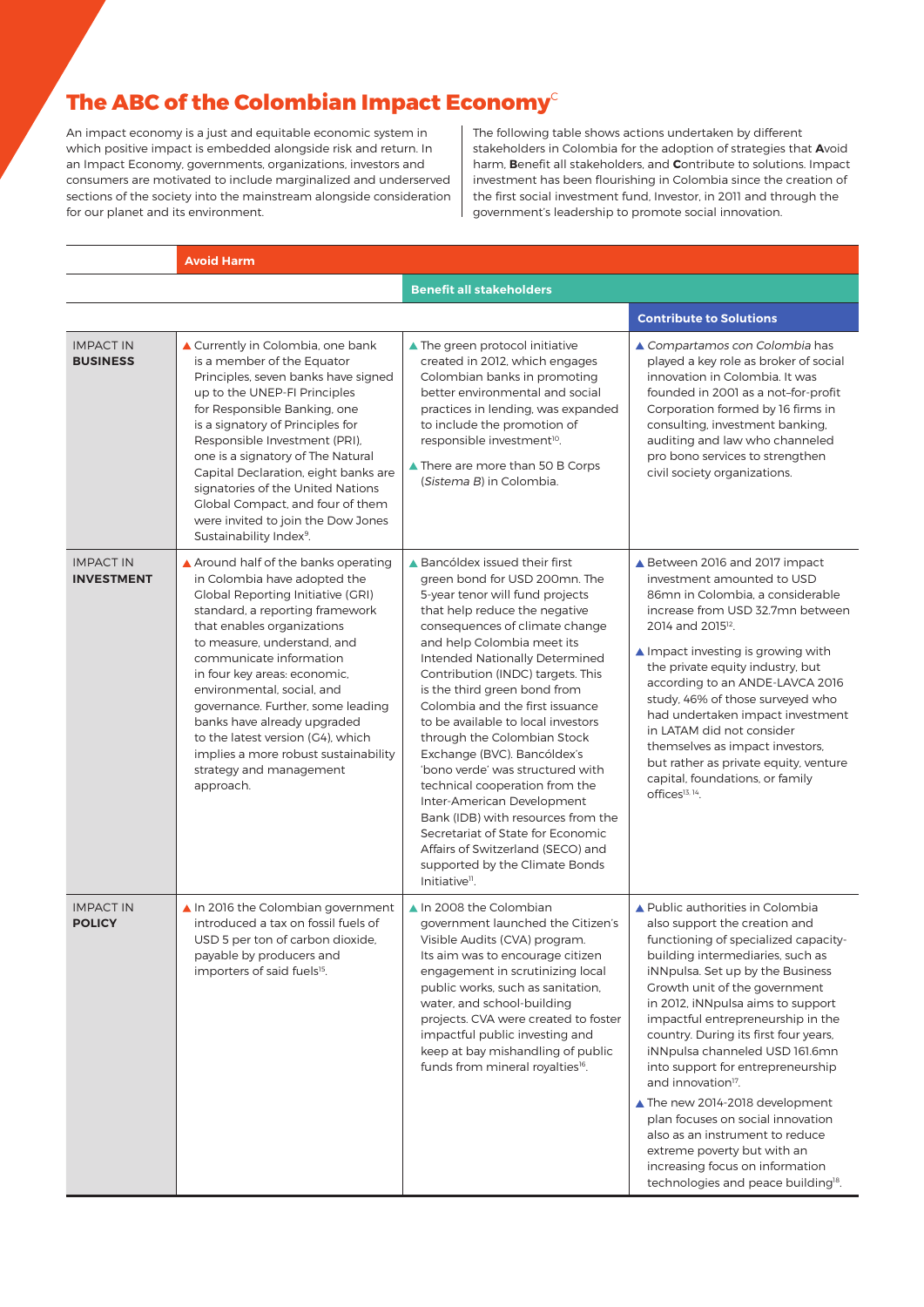### **SDG Dashboard and Trends**

#### **CURRENT ASSESSMENT – SDG DASHBOARD**



#### **SDG TRENDS**

| NO<br>POVERTY                       | 2 ZERO                                       | 3 GOOD HEALTH                                                               | 4 QUALITY            | GENDER<br>EQUALITY<br>5  | <b>6</b> CLEAN WATER | AFFORDABLE AND<br>CLEAN ENERGY             | <b>8</b> DECENT WORK AND | INDUSTRY, INNOVATION<br>J AND INFRASTRUCTURE |
|-------------------------------------|----------------------------------------------|-----------------------------------------------------------------------------|----------------------|--------------------------|----------------------|--------------------------------------------|--------------------------|----------------------------------------------|
|                                     |                                              |                                                                             |                      |                          | $\circ \circ$        |                                            |                          |                                              |
| <b>10 REDUCED</b><br>$\circledcirc$ | <b>SUSTAINABLE CITIES</b><br>AND COMMUNITIES | RESPONSIBLE<br><b>12 RESPONSIBLE</b><br>AND PRODUCTION<br>$\bullet \bullet$ | 13 GLIMATE           | 14 LIFE                  | 15 UFE               | <b>16 PEACE, JUSTICE</b><br>INSTITUTIONS   | <b>17 PARTNERSHIPS</b>   |                                              |
| Decreasing                          | Stagnating                                   | $\overline{\mathbf{z}}$                                                     | Moderately improving | $\rightarrow$ Mantaining |                      | On track $\bullet$ Information unavailable |                          |                                              |

### **Key Initiatives**

#### **Social Impact Bonds**

In March 2017, Corporacion Inversor, a social asset manager, along with Fundación Corona and in cooperation with Prosperidad Social (a Colombian government entity), Swiss Agency for Development and Cooperation (SDC), the Multilateral Fund of the Inter-American Development Bank (IADB), and other stakeholders implemented the first social impact bond (SIB) in a developing country. The SIB aims at increasing the employability of vulnerable population groups and victims of armed conflict in the country.

#### **Focus on Financial Inclusion**

IFC strengthened its support to Colombia's small and medium sized enterprises (SMEs) with a new USD 80 mn loan to Banco Pichincha, a bank that strives to boost its lending to Colombian SMEs and low-income students<sup>19</sup>

#### **Investing to Empower Local Communities in Post-Conflict Colombia**

Transform Finance and Acumen Latin America aim to address how impact capital can target issues of territorial inequality in post-conflict areas by increasing the power, rights, and access to resources of historically marginalized groups. Recommendations will be geared toward both mitigating the risk of increased

inequality that can accompany new investments and creating novel ways for capital to contribute equitably to the process. The project is supported by the Ford Foundation's Andean Region program20. Another post-conflict impact initiative in Colombia has been Fondo Emprender, a seed funding program run by the National Apprenticeship Service, and the Cultural Entrepreneurship and Innovation Program for vulnerable target groups, including victims of the armed conflict<sup>21</sup>.

#### **GRI Focal point in Colombia**

In 2014, the GRI established a new Focal Point in Colombia with the ultimate objective of serving as a regional hub to stimulate sustainability reporting in Spanish-speaking countries of Latin America<sup>22</sup>.

#### **Specific Legal Form: BIC Companies**

The National Government through the decree 2046 of 2019, has recognized the Commercial Companies of Benefit and Collective Interest (BIC). This was the result of joint work between the Ministry of Commerce, Industry and Tourism and the Superintendence of Companies<sup>23</sup>.